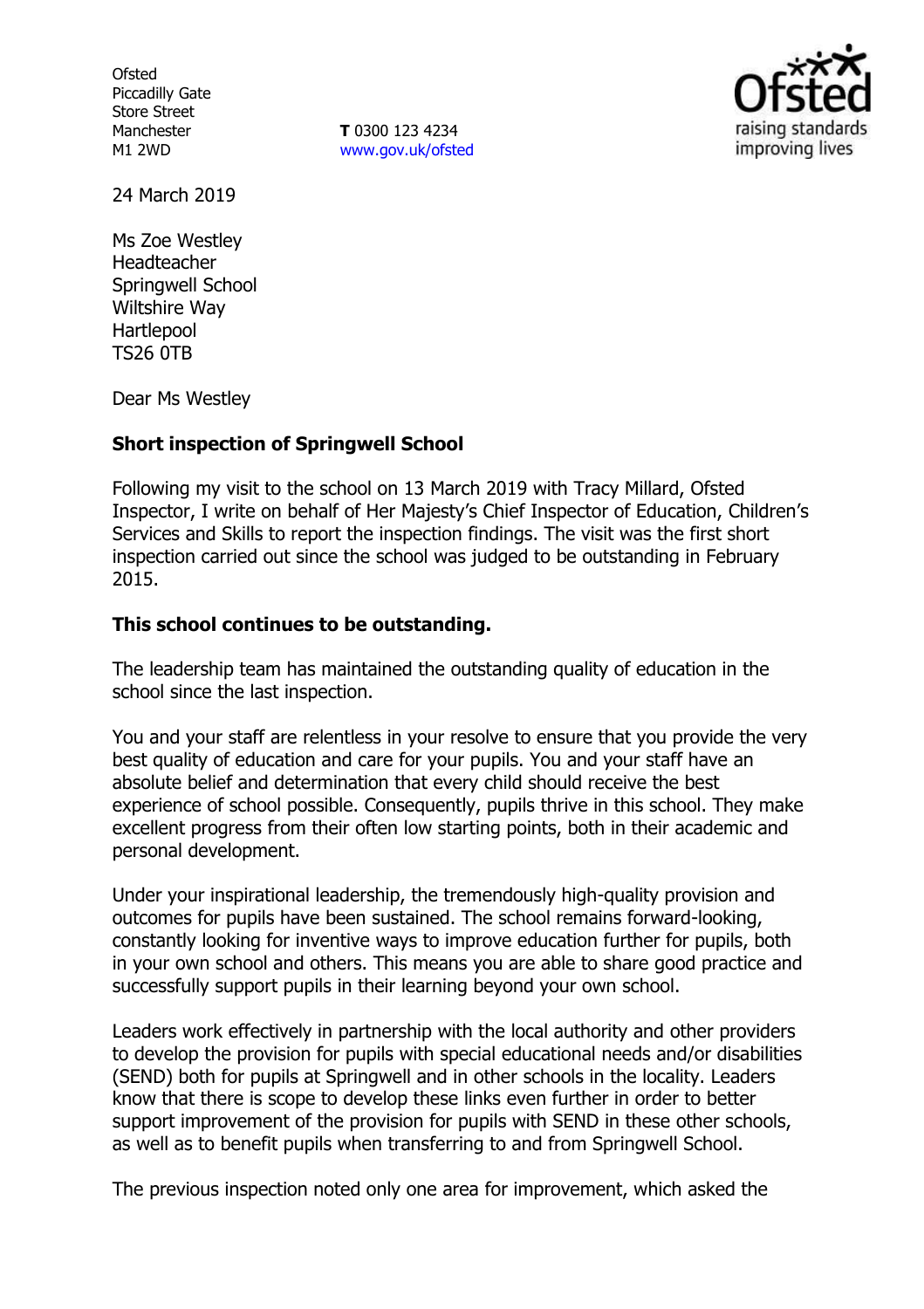

school to fully implement the new arrangements for assessment so that it impacted fully on the pupils' performance. You have addressed this effectively. The assessment procedures in school are carefully considered and continue to evolve to meet the needs of pupils better.

You understand that the roles and responsibilities of all staff, including the leadership team, need to be reviewed to ensure that the school is able to respond effectively to these changes. Your clear thinking about the curriculum, the work of the leadership team and your innovative approach to staff development have enabled the school to respond promptly and successfully to the needs of pupils. As a result, the school is well placed to continue to go from strength to strength.

# **Safeguarding is effective.**

- The leadership team has ensured that all safeguarding arrangements are fit for purpose. You, your staff and governors consider the safeguarding of pupils to be of the utmost importance. There is a shared understanding of the need to protect every pupil from all potential risks. Consequently, there is a strong culture of safeguarding that permeates the school.
- Staff receive high-quality training and frequent updates on keeping pupils safe. This means that they are quickly able to spot concerns and take rapid action with confidence.
- Leaders and governors fully understand the importance of recruiting safely. Therefore, all staff are carefully checked prior to starting employment to ensure that they are suitable to work with children.
- Leaders work closely with a range of other external agencies. They do not hesitate to escalate their concerns when required. They also follow up any concerns thoroughly. This minimises risk to pupils and helps keep them safe.
- Relationships between staff and pupils are impressive. Consequently, pupils report that they are happy and feel safe because they trust the adults in school. Pupils are comfortable in sharing their anxieties with staff and trust them to help them to find solutions. This helps reduce their anxiety and raise self-confidence. Staff in school are developing pupils' ability to negotiate and plan with their peers better without the need to rely on adults to mediate group tasks or social times.
- You have worked hard to improve pupils' attendance. You work with families to support pupils with medical needs and offer timely support to promote attendance. As a result, there has been a significant decrease in the number of pupils persistently absent from school.
- **Pupils' behaviour seen during the inspection was exemplary. You have clear** expectations of behaviour which are understood by pupils. Pupils describe how they are taught to make the 'right choices'. Policies and procedures are securely in place to ensure that pupils have the support and guidance to behave well. As a result, there has been a significant reduction in the number of incidents of poor behaviour where pupils have needed to be restrained.

## **Inspection findings**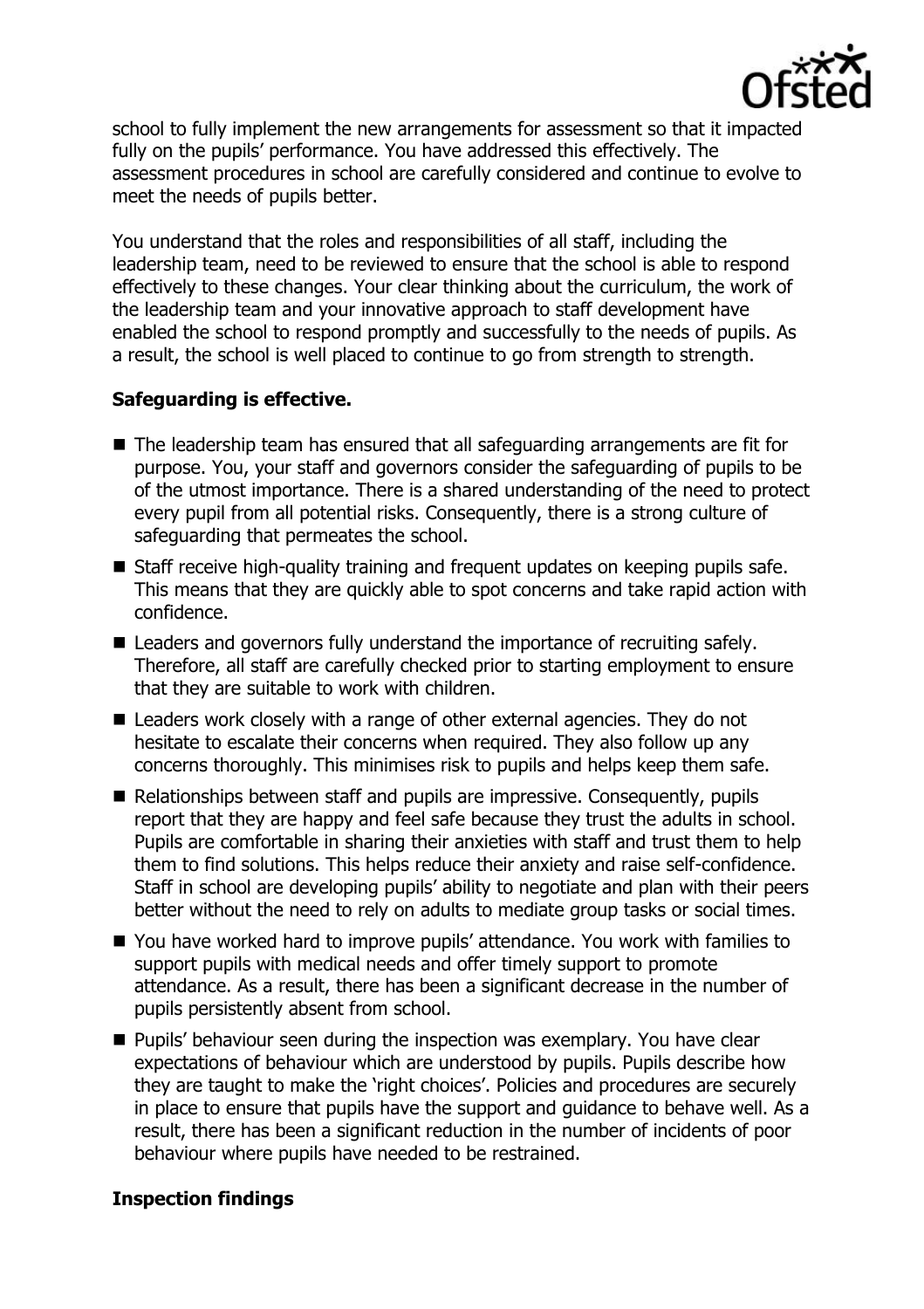

- At the beginning of the inspection, we agreed on the key lines of enguiry to be considered. This included considering how leaders come to the view that pupils are making progress in their knowledge, skills and understanding. We found that there is no complacency in this school. Staff know and understand pupils' needs exceptionally well. The systems in place ensure that the teaching staff have a very clear understanding of the pupils' understanding and those areas they still need to develop.
- Staff build strong and trusting relationships with the pupils in their care. As a result, the improvements pupils make in their learning is impressive. Pupils describe how they are happy and enjoy their learning.
- Most parents and carers are overwhelmingly positive and greatly appreciate the quality of education and care their children receive. Comments such as 'I cannot thank Springwell enough for their care, time and passion to teach my child. He has come on leaps and bounds because of his placement at this school' are typical of the responses received.
- We also considered whether the outstanding teaching and learning demonstrated at the last inspection continues to have an outstanding impact on pupils' achievement over time. Inspectors found that staff share your total dedication, ambition and drive to provide the very best for each pupil. They benefit from the high-quality training, coaching and mentoring that you and your leaders provide. This means that staff are highly skilled in providing pupils with the education and care that precisely meet their needs.
- You demonstrate a relentless drive for the continuous improvement of this outstanding school and are persistent in your determination to raise pupils' achievements further.
- Skilled governors have established close links with the school. Leaders provide governors with detailed information about the school's performance. Governors are regular visitors to school and support and challenge the headteacher and senior leaders effectively. Governors work closely and effectively with the senior leaders to evaluate the school's work and identify priorities for development.
- The curriculum excites and motivates pupils to learn well. The core skills of reading, writing and mathematics are carefully woven throughout the curriculum. Of equal importance is the personal, social and health education of pupils. This work is securely embedded in all aspects of the school. This builds pupils' resilience and independence and raises their self-worth. Consequently, pupils develop positive attitudes and achieve well.
- The physical education (PE) curriculum, teaching and learning is a particular strength of the school. Pupils are enthusiastic to participate in all aspects of PE. Staff are creative in how they adapt the curriculum to pupils' needs. The school participates in a sports programme linking with 13 primary schools and involving around 140 children in inter-school competitions. This leads to pupils developing a sense of real achievement in their growing skills.
- Leaders monitor the quality of provision carefully and rigorously. You provide staff with high-quality guidance and support to ensure that their teaching meets